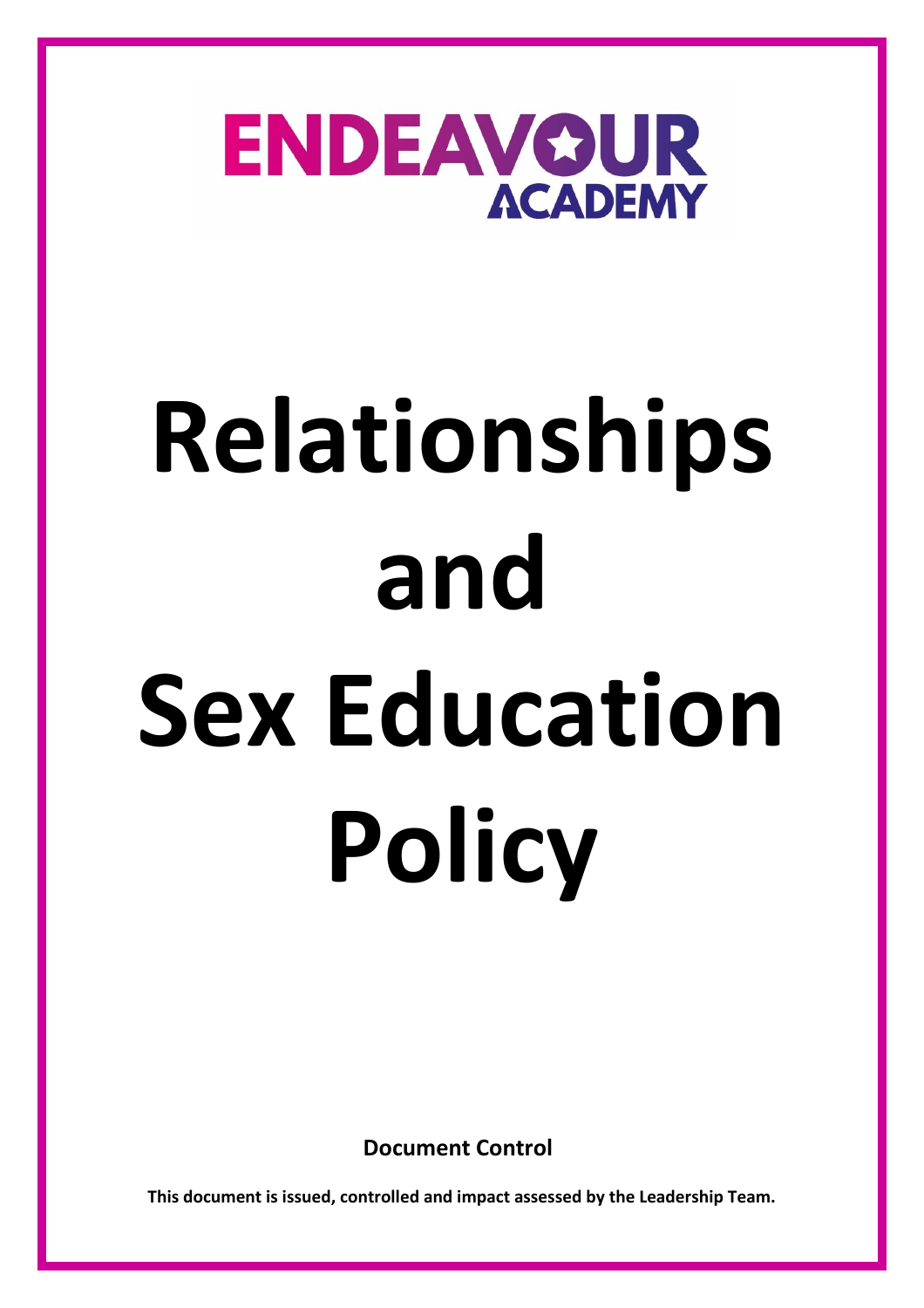<span id="page-1-0"></span>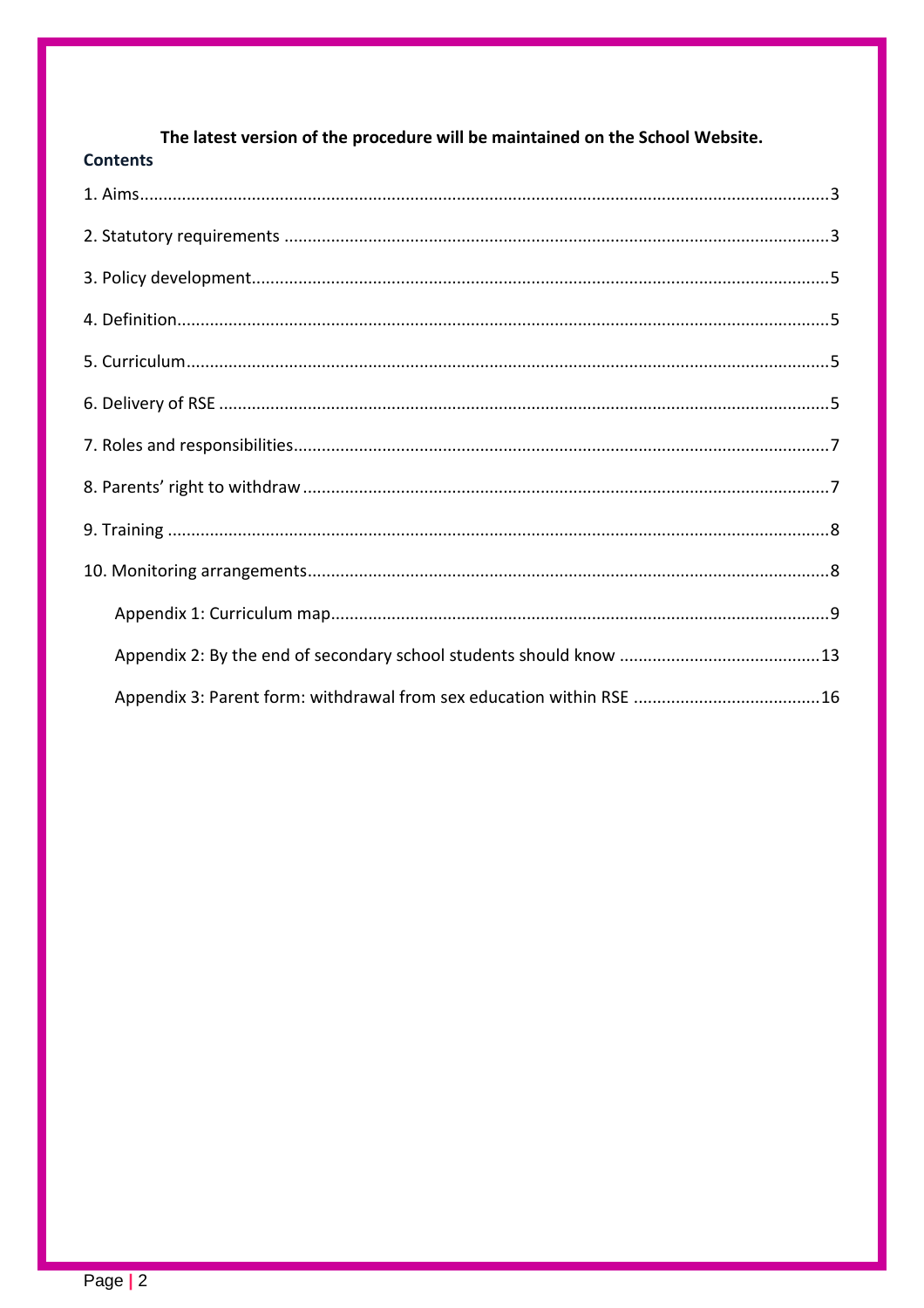## **1. Aims**

The aim of RSE at Endeavour Academy is to provide balanced, factual, and nonbiased information about relationships, reproduction and wider contexts including emotional, ethical, religious, and moral dimensions for a range of topics. Our RSE programme aims to prepare students for an adult life in which they can:

- Develop awareness of the physical self, how it functions and how changes occur over time.
- Develop practical strategies for self-management of body actions such as menstruation, puberty, and related physical changes.
- Develop awareness of emotions and how they relate to behaviour of self and others.
- Develop understanding of how physical changes can affect emotional responses (female & male hormonal changes) and to help students to manage these independently.
- $\sum$  Develop positive values and a moral framework that will guide their decisions, judgements, and behaviour; have the confidence and self-esteem to value themselves and others and respect for individual conscience and the skills to judge what kind of relationship they want.
- Develop awareness of the differing nature and levels of relationships and the codes of conduct relating to them.
- Develop an awareness of different 'life choices' regarding transitions from school and home.
- Develop awareness of codes of conduct governing sexual expression & sexuality, particularly in relation to understanding the concepts and implications of 'public' & 'private' behaviours.
- Help students to develop strategies for 'keeping safe' and for protecting themselves against exploitation or abuse.
- Understand the physical aspects of reproduction, contraception, and sexual health as appropriate to age and cognitive ability of the individual student.
- Communicate effectively by developing appropriate terminology for sex and relationship issues.
- Develop awareness of themselves including their core beliefs and values, sexuality, and opinions.
- Be aware of sources of help and acquire the skills and confidence to access confidential health advice, support, and treatment if necessary
- Know how the law applies to a range of topic including alcohol, drugs, sex, and consent.
- To develop an understanding of how social networks/media portray body image and sexuality.
- To develop knowledge of responses to peer pressure.

## <span id="page-2-0"></span>**2. Statutory Requirements**

As a secondary academy free school, we must provide RSE to all students as per section 34 of the [Children and Social work act 2017.](http://www.legislation.gov.uk/ukpga/2017/16/section/34/enacted)

In teaching RSE, we are required by our funding agreements to have regard to [guidance](https://www.gov.uk/government/consultations/relationships-and-sex-education-and-health-education) issued by the secretary of state as outlined in section 403 of the **Education Act 1996**.

At Endeavour Academy we teach RSE as set out in this policy.

This policy was developed in response to: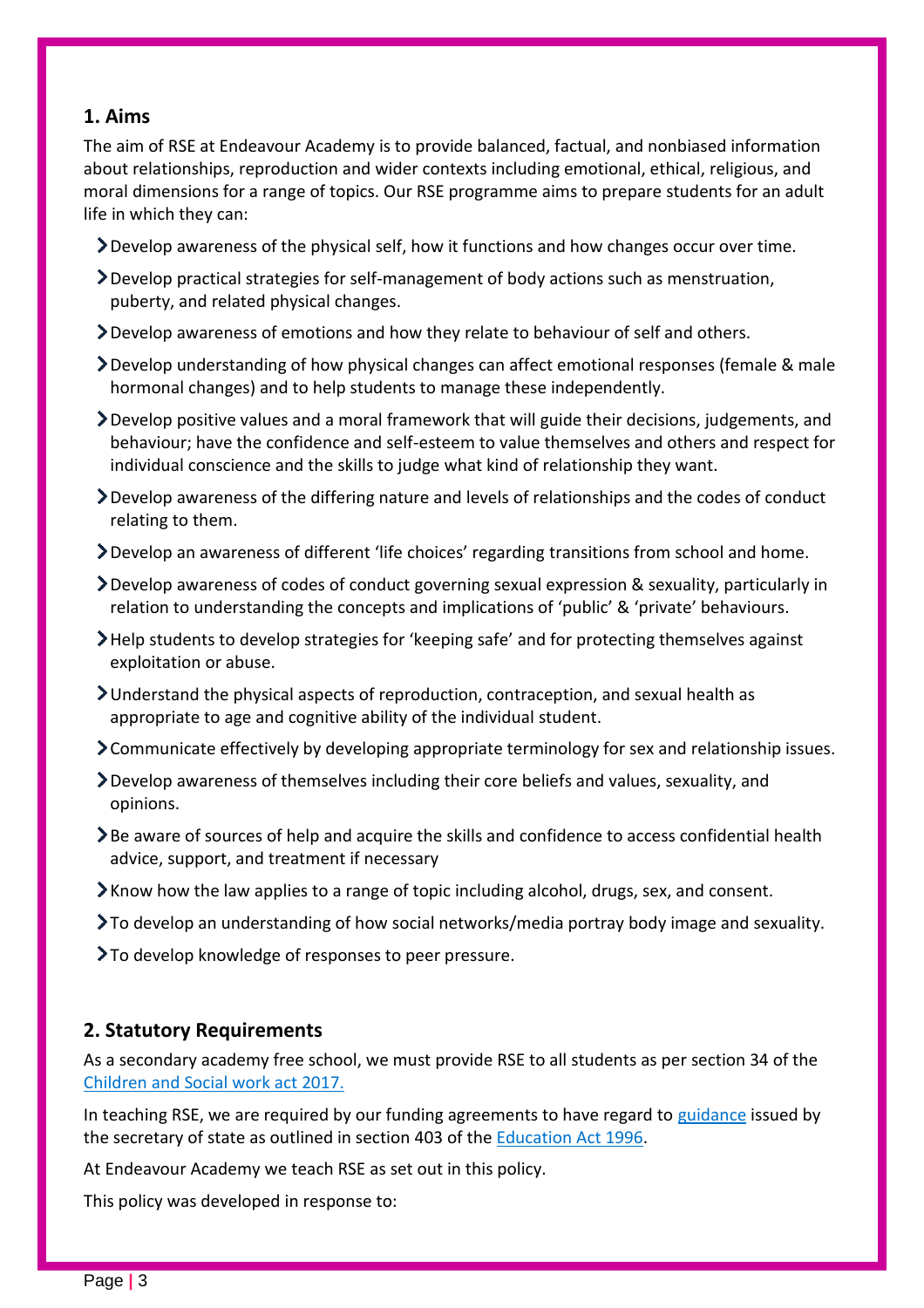Relationships Education, Relationships and Sex Education and Health Education [https://www.gov.uk/government/publications/relationships-education-relationships-and-sex](https://www.gov.uk/government/publications/relationships-education-relationships-and-sex-education-rse-and-health-education)[education-rse-and-health-education](https://www.gov.uk/government/publications/relationships-education-relationships-and-sex-education-rse-and-health-education)

Keeping children safe in education: for schools and colleges;

<https://www.gov.uk/government/publications/keeping-children-safe-in-education--2>

Behaviour and discipline in schools: guidance for headteachers and staff

<https://www.gov.uk/government/publications/behaviour-and-discipline-in-schools>

Equality Act 2010: advice for schools

[https://assets.publishing.service.gov.uk/government/uploads/system/uploads/attachment\\_data/fil](https://assets.publishing.service.gov.uk/government/uploads/system/uploads/attachment_data/file/315587/Equality_Act_Advice_Final.pdf) [e/315587/Equality\\_Act\\_Advice\\_Final.pdf](https://assets.publishing.service.gov.uk/government/uploads/system/uploads/attachment_data/file/315587/Equality_Act_Advice_Final.pdf)

Special educational needs and disability code of practice: 0 to 25 years

<https://www.gov.uk/government/publications/send-code-of-practice-0-to-25> Alternative provision

<https://www.gov.uk/government/publications/alternative-provision>

Mental health and behaviour in schools

<https://www.gov.uk/government/publications/mental-health-and-behaviour-in-schools--2>

Preventing and tackling bullying

<https://www.gov.uk/government/publications/preventing-and-tackling-bullying>

Cyber bullying: advice for headteachers and school staff

[https://assets.publishing.service.gov.uk/government/uploads/system/uploads/attachment\\_data/fil](https://assets.publishing.service.gov.uk/government/uploads/system/uploads/attachment_data/file/374850/Cyberbullying_Advice_for_Headteachers_and_School_Staff_121114.pdf) e/374850/Cyberbullying Advice for Headteachers and School Staff 121114.pdf

Advice for parents and carers on cyber bullying

[https://assets.publishing.service.gov.uk/government/uploads/system/uploads/attachment\\_data/fil](https://assets.publishing.service.gov.uk/government/uploads/system/uploads/attachment_data/file/444865/Advice_for_parents_on_cyberbullying.pdf) e/444865/Advice for parents on cyberbullying.pdf

Sexual violence and sexual harassment between children in schools and colleges [https://www.gov.uk/government/publications/sexual-violence-and-sexual-harassment-between](https://www.gov.uk/government/publications/sexual-violence-and-sexual-harassment-between-children-in-schools-and-colleges)[children-in-schools-and-colleges](https://www.gov.uk/government/publications/sexual-violence-and-sexual-harassment-between-children-in-schools-and-colleges)

Promoting fundamental British values as part of SMSC in schools [https://www.gov.uk/government/publications/promoting-fundamental-british-values-through](https://www.gov.uk/government/publications/promoting-fundamental-british-values-through-smsc)[smsc](https://www.gov.uk/government/publications/promoting-fundamental-british-values-through-smsc)

National Citizen Service: guidance for schools and colleges [https://www.gov.uk/government/publications/national-citizen-service-guidance-for-schools-and](https://www.gov.uk/government/publications/national-citizen-service-guidance-for-schools-and-colleges)[colleges](https://www.gov.uk/government/publications/national-citizen-service-guidance-for-schools-and-colleges)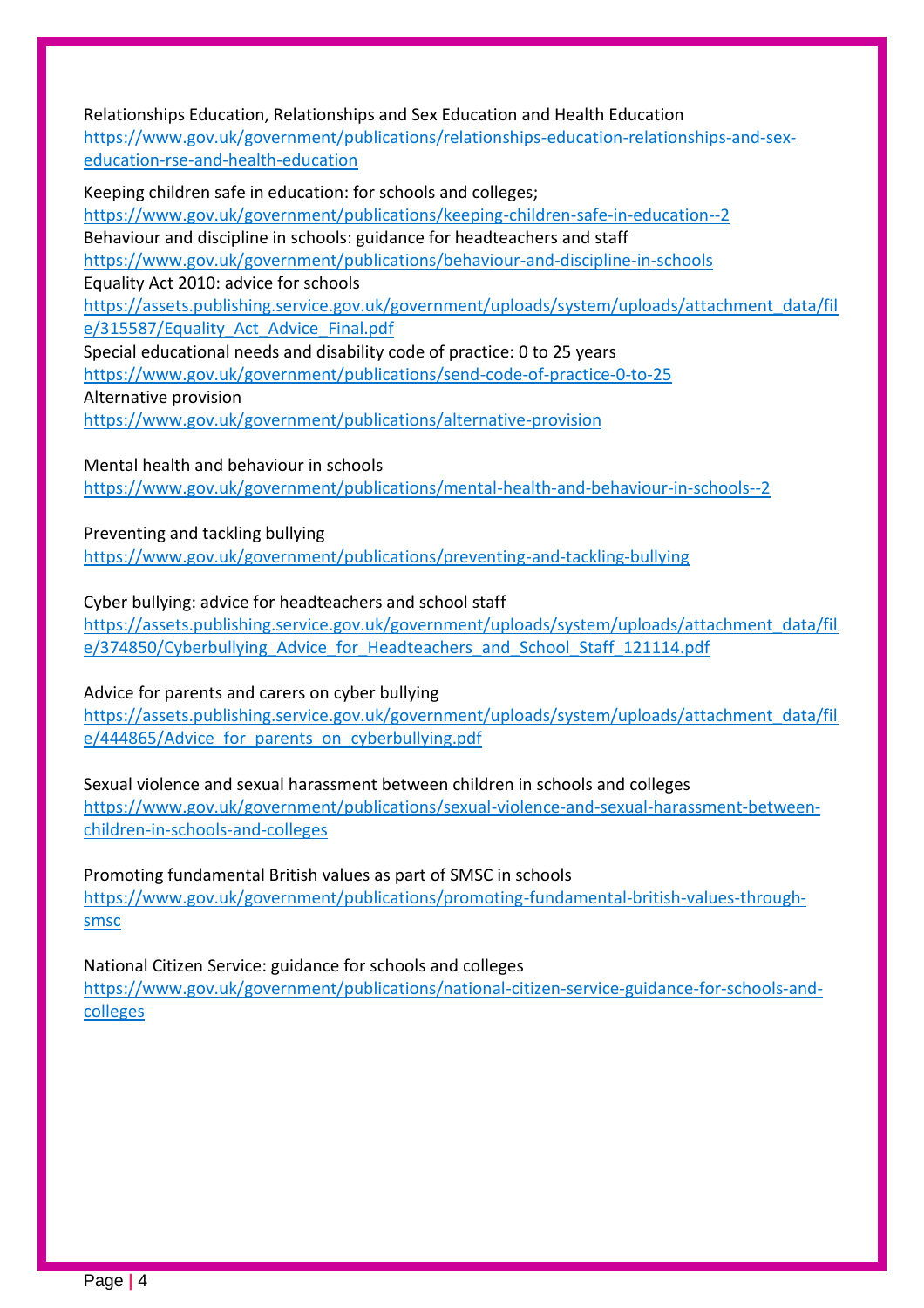# <span id="page-4-0"></span>**3. Policy Development**

This policy is developed in consultation with staff, students, and parents. The consultation and policy development process involves the following steps:

- 1. Review a member of staff or working group pulled together all relevant information including relevant national and local guidance
- 2. Staff consultation all school staff are given the opportunity to look at the policy and make recommendations
- 3. Parent/stakeholder consultation parents and any interested parties are invited to attend a meeting about the policy
- 4. Student consultation we investigated what exactly students want from their RSE from discussions in tutorials, PSHE lessons and via the School Council.
- 5. Ratification once amendments are made, the policy is shared with Trustees and ratified

## <span id="page-4-1"></span>**4. Definition**

RSE is about the emotional, social, and cultural development of students, and involves learning about relationships, sexual health, sexuality, healthy lifestyles, diversity, and personal identity.

RSE involves a combination of sharing information and exploring issues and values.

<span id="page-4-2"></span>RSE is not about the promotion of sexual activity.

## **5. Curriculum**

Our curriculum is set out as per Appendix 1, we may need to adapt it as and when necessary.

We have developed the curriculum to consider the age, needs and feelings of students. If students ask questions outside the scope of this policy, teachers will respond in an appropriate manner, so students are fully informed and don't seek answers online.

For more information about our curriculum, see our curriculum map in Appendix 1.

## <span id="page-4-3"></span>**6. Delivery of RSE**

RSE is taught within the personal, social, health and economic (PSHE) education curriculum. Biological aspects of RSE are taught within the science curriculum, and other aspects are included in religious education (RE).

Students also have access to stand-alone sex education sessions delivered by a trained health professional.

RSE focuses on giving young people the information they need to help them develop healthy, nurturing relationships of all kinds including: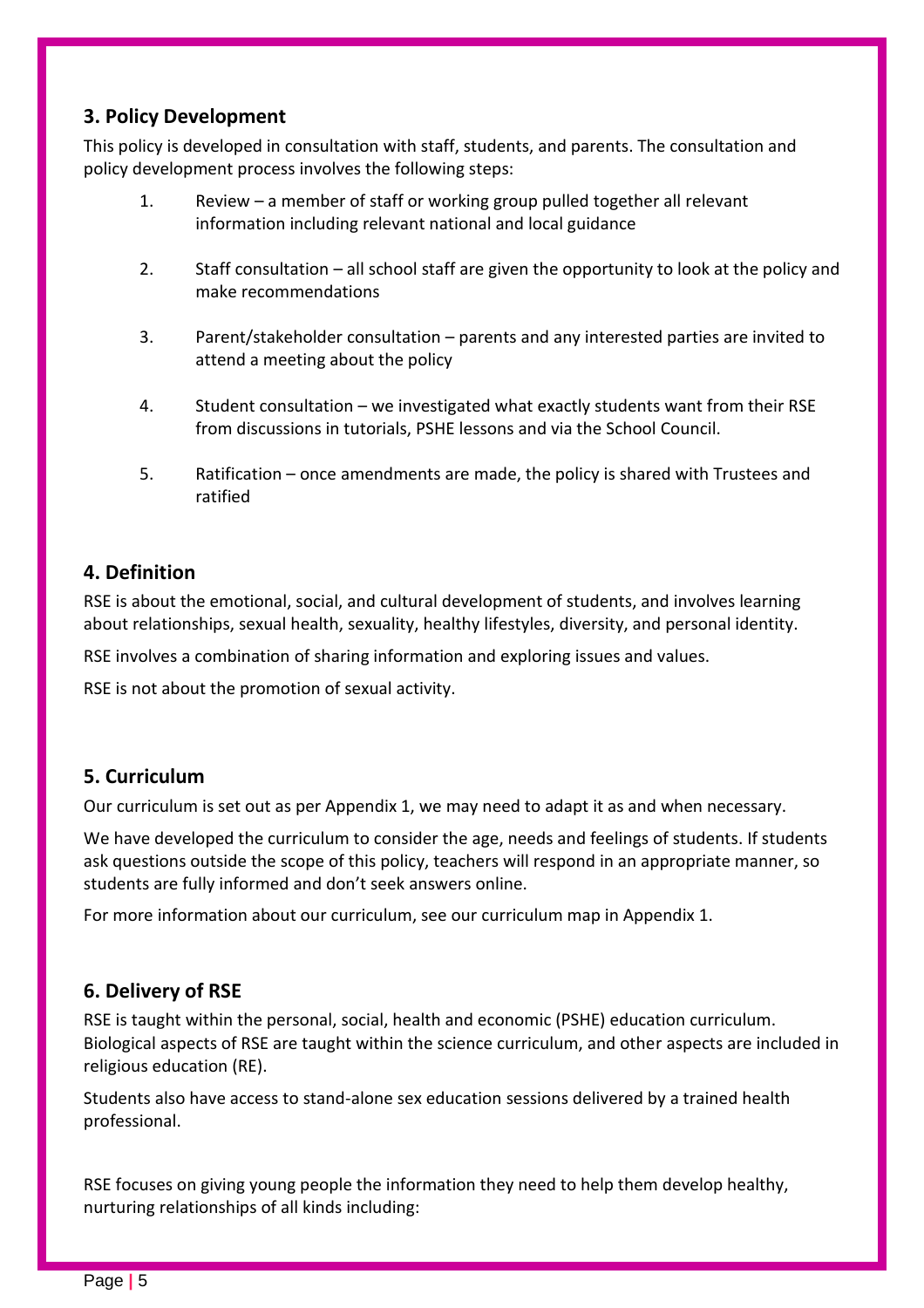Families

Respectful relationships, including friendships

> Online and media

>Being safe

Intimate and sexual relationships, including sexual health.

Endeavour Academy deliver relationship, sex education and health education throughout our KS4 curriculum and within:

- PSHE lessons
- Tutor Groups and related pastoral programmes
- >Assemblies
- External speakers, dramas, and agencies
- Interactive workshops
- > Health care professionals
- Other curriculum delivery including Science, ICT, Food Technology, English, and PE.

For more information about our RSE curriculum, see Appendices 1 and 2.

These areas of learning are taught within the context of family life taking care to ensure that there is no stigmatisation of children based on their home circumstances (families can include single parent families, LGBT parents, families headed by grandparents, adoptive parents, foster parents/carers amongst other structures) along with reflecting sensitively that some children may have a different structure of support around them (for example: looked after children or young carers).

#### **Students with special educational needs and disabilities (SEND)**

Relationships Education, RSE and Health Education will be accessible for all pupils. High quality teaching is differentiated and personalised, this is the starting point to ensure accessibility for all pupils. Academies will also be mindful of the preparing for adulthood outcomes as set out in the SEND code of practice, when preparing these subjects for pupils with SEND. The Academy is aware that some pupils are more vulnerable to exploitation, bullying and other issues due to the nature of their SEND. Relationships Education can also be a priority for some pupils, for example some with Social, Emotional and Mental Health Needs or learning disabilities. For some pupils there may be a need to tailor content and teaching to meeting the specific needs of children at different development stages.

#### **Lesbian, Gay, Bisexual and Transgender (LGBT)**

In teaching RSE, Academies will ensure that the needs of all students are appropriately met, and that all students understand the importance of equality and respect. The Trust and the Academy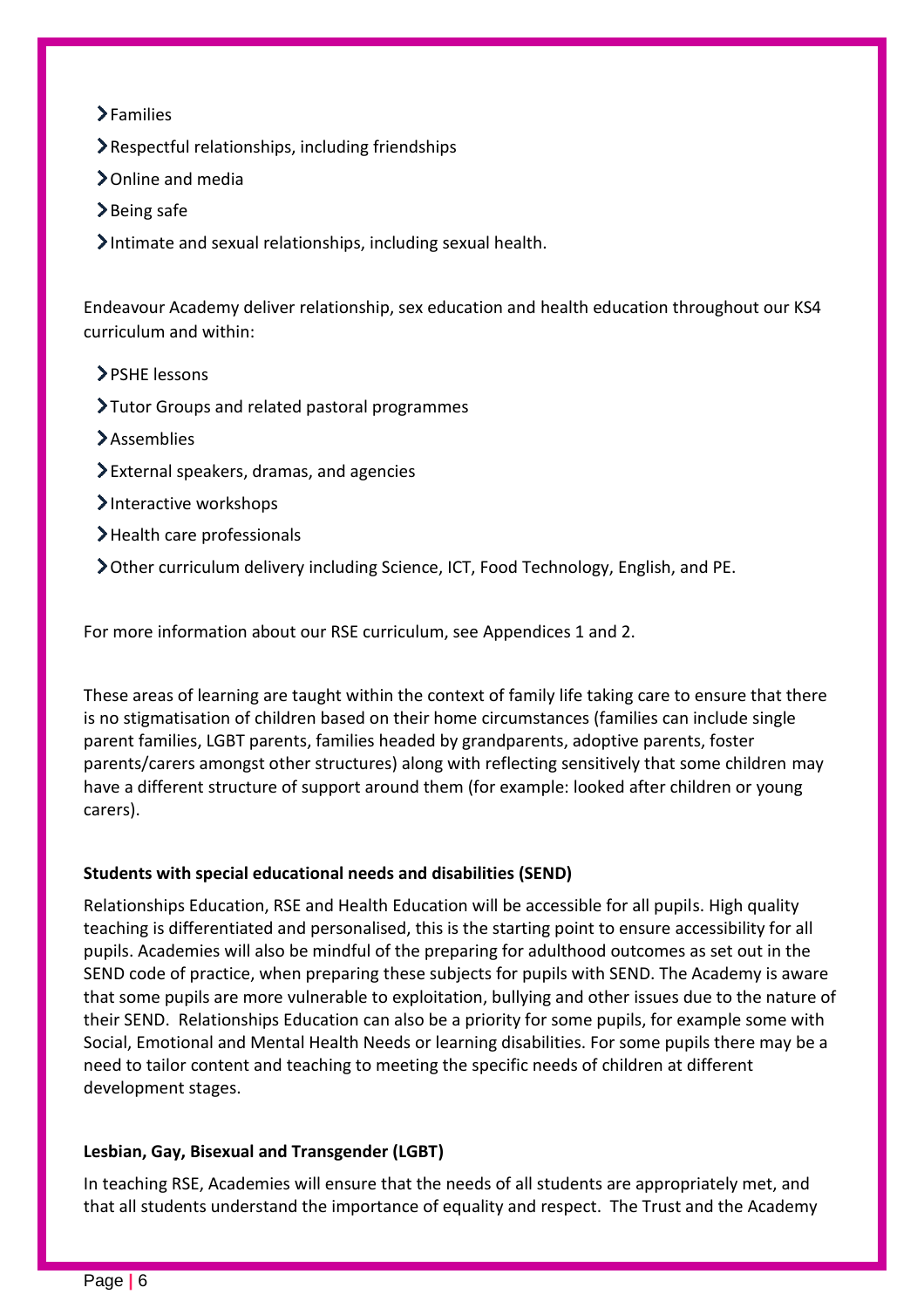will comply with all relevant provisions of the Equality Act 2010, under which sexual orientation and gender reassignment are amongst the protected characteristics. The Academy will ensure that all teaching is sensitive and age appropriate in approach and content. When the Academy decides it is appropriate to teach students about LGBT, this will be fully integrated into the programmes of study.

#### <span id="page-6-0"></span>**7. Roles and responsibilities**

#### **7.1 The Governing Board**

The Trustees will approve the RSE policy and hold the Head of School to account for its implementation.

#### **7.2 The Headteacher**

The Headteacher is responsible for ensuring that RSE is taught consistently across the school, and for managing requests to withdraw students from non-statutory/non-science components of RSE (see section 8).

#### **7.3 Staff**

Staff are responsible for:

- Delivering RSE in a sensitive way
- Modelling positive attitudes to RSE
- Monitoring progress
- $\blacktriangleright$  Responding to the needs of individual students
- Responding appropriately to students whose parents wish them to be withdrawn from the nonstatutory/non-science components of RSE

Staff do not have the right to opt out of teaching RSE. Staff who have concerns about teaching RSE are encouraged to discuss this with the headteacher.

#### *Lead Teacher for RSE: Mr M Cullen*

*Learning Support Assistant for RSE: Mrs L Rosamond* 

#### **7.4 Students**

Students are expected to engage fully in RSE and, when discussing issues related to RSE, treat others with respect and sensitivity.

#### <span id="page-6-1"></span>**8. Parents' right to withdraw**

Parents have the right to withdraw their children from the non-statutory/non-science components of sex education within RSE up to and until 3 terms before the child turns 16. After this point, if the child wishes to receive sex education rather than being withdrawn, the school will arrange this.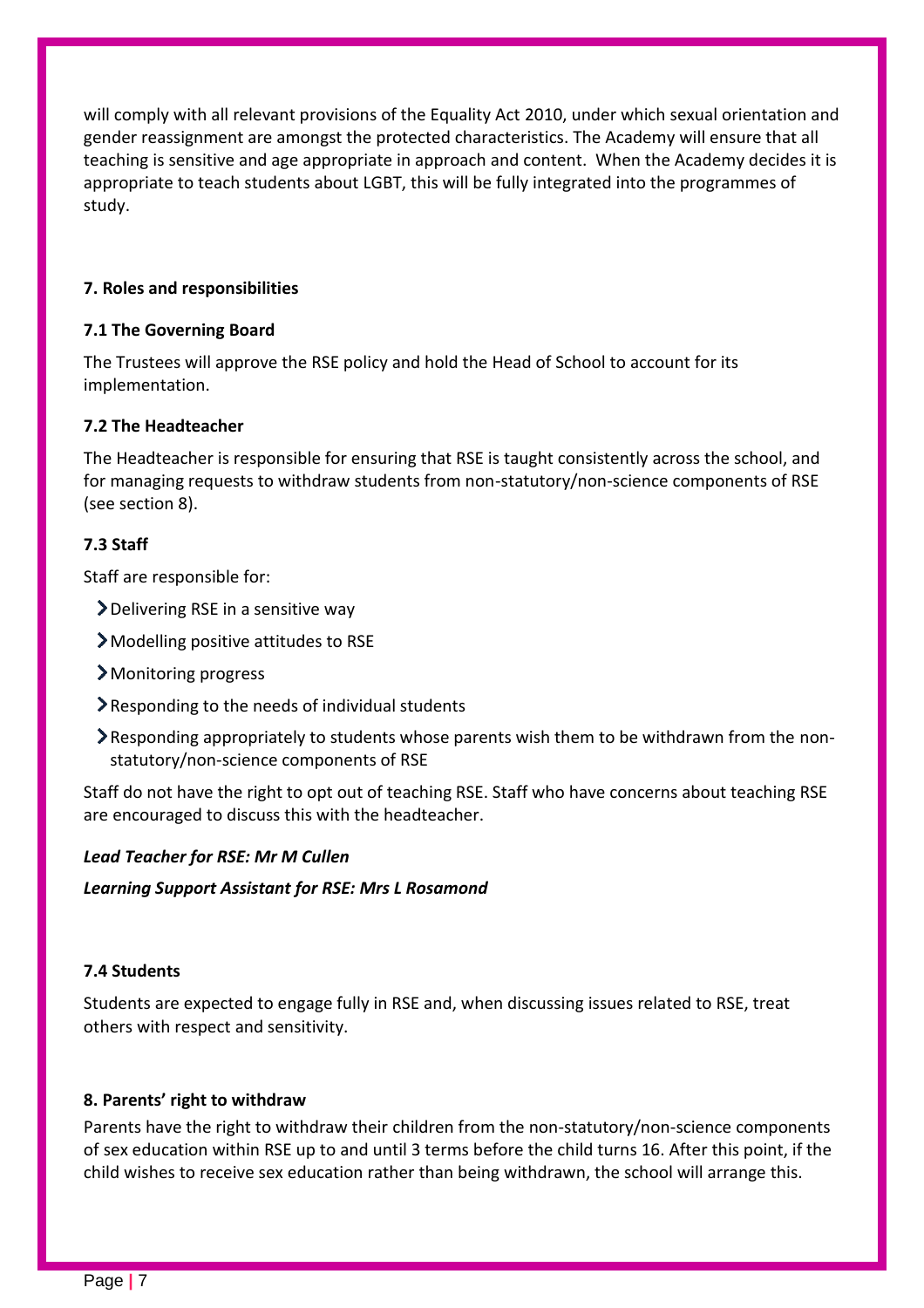Requests for withdrawal should be put in writing using the form found in Appendix 3 of this policy and addressed to the headteacher.

A copy of withdrawal requests will be placed in the student's educational record. The headteacher will discuss the request with parents and take appropriate action. The Head of School will ensure where a student is excused from sex education, the student will receive appropriate, purposeful education during the period of withdrawal.

<span id="page-7-0"></span>There is no right to withdraw from the national curriculum.

#### **9. Training**

Staff training is included in the school CPD programme on the delivery of RSE.

The headteacher will also invite visitors from outside the school, such as school nurses or sexual health professionals, to provide support and training to staff teaching RSE.

#### <span id="page-7-1"></span>**10. Monitoring arrangements**

The delivery of RSE is monitored by Mr M Cullen – Teacher.

Monitoring takes place via the scrutiny of planning, learning walks, student and staff surveys and collecting of evidence of work completed.

Students' development in RSE is monitored by class teachers as part of our internal assessment systems.

This policy will be reviewed annually by the Head of School. At every review, the policy will be approved by the Chair of Trustees.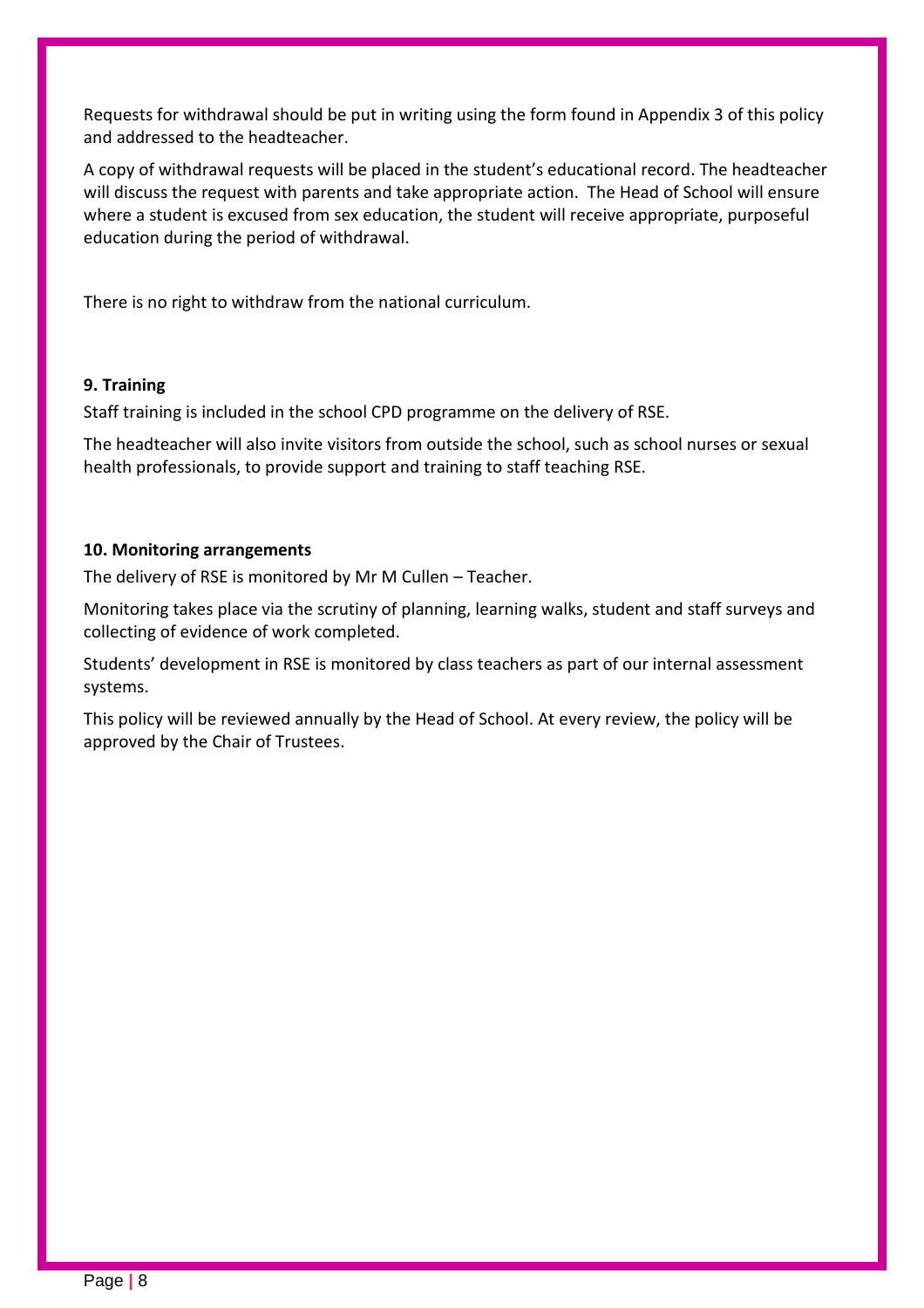# **Appendix 1: Curriculum Map**

# **Relationships and Sex Education Curriculum Map**

<span id="page-8-0"></span>

| <b>YEAR GROUP</b> | <b>TERM</b>          | <b>TOPIC/THEME DETAILS</b>                                                                                                                                                                                                                                                                                                                                                                                                                                                                              | <b>LESSONS</b>                                                                                                                                        |
|-------------------|----------------------|---------------------------------------------------------------------------------------------------------------------------------------------------------------------------------------------------------------------------------------------------------------------------------------------------------------------------------------------------------------------------------------------------------------------------------------------------------------------------------------------------------|-------------------------------------------------------------------------------------------------------------------------------------------------------|
| 10/11             | <b>Autumn Term 1</b> | <b>Being Safe</b><br><b>Students will learn:</b><br>the concepts of, and laws relating to, sexual consent, sexual<br>exploitation, abuse, grooming, coercion, harassment, rape domestic<br>abuse, forced marriage, honour-based violence and FGM, and how<br>these can affect current and future relationships.<br>how people can actively communicate and recognise consent from<br>others, including sexual consent, and how and when consent can be<br>withdrawn (in all contexts, including online) | Why is it essential we know<br>about consent, rape, and sexual<br>abuse?<br>What are forced and<br>arranged marriages and what<br>do we need to know? |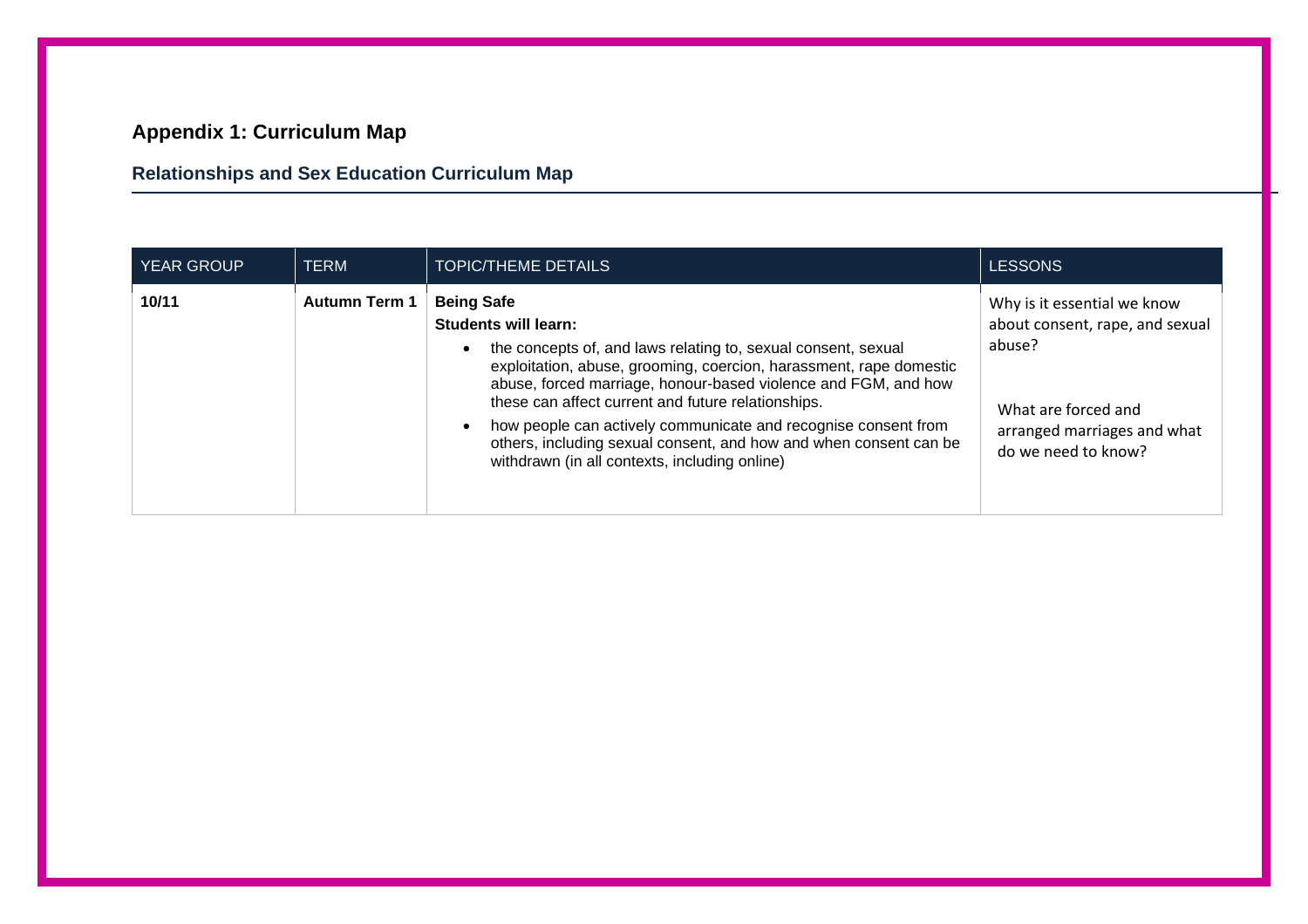| YEAR GROUP | <b>TERM</b> | <b>TOPIC/THEME DETAILS</b>                                                                                                                                                                                                                                                                                                                                                                                                                                                                                                                                                                                                                                                                                                                                                                                                                                                                                                                                                                                                                                                                                                                                                                                                                                                                                                                                                                                                                                                           | <b>LESSONS</b>                                                                                                                                                                                                                                                 |
|------------|-------------|--------------------------------------------------------------------------------------------------------------------------------------------------------------------------------------------------------------------------------------------------------------------------------------------------------------------------------------------------------------------------------------------------------------------------------------------------------------------------------------------------------------------------------------------------------------------------------------------------------------------------------------------------------------------------------------------------------------------------------------------------------------------------------------------------------------------------------------------------------------------------------------------------------------------------------------------------------------------------------------------------------------------------------------------------------------------------------------------------------------------------------------------------------------------------------------------------------------------------------------------------------------------------------------------------------------------------------------------------------------------------------------------------------------------------------------------------------------------------------------|----------------------------------------------------------------------------------------------------------------------------------------------------------------------------------------------------------------------------------------------------------------|
| 10/11      | Autumn 2    | <b>Respectful Relationships</b><br><b>Students will learn:</b><br>the characteristics of positive and healthy friendships (in all contexts,<br>$\bullet$<br>including online) including trust, respect, honesty, kindness,<br>generosity, boundaries, privacy, consent and the management of<br>conflict, reconciliation and ending relationships. This includes different<br>(non-sexual) types of relationship.<br>practical steps they can take in a range of different contexts to<br>improve or support respectful relationships.<br>how stereotypes, in particular stereotypes based on sex, gender,<br>race, religion, sexual orientation, or disability, can cause damage<br>(e.g., how they might normalise non-consensual behaviour or<br>encourage prejudice).<br>that in school and in wider society they can expect to be treated with<br>respect by others, and that in turn they should show due respect to<br>others, including people in positions of authority and due tolerance of<br>other people's beliefs.<br>that some types of behaviour within relationships are criminal,<br>including violent behaviour and coercive control.<br>what constitutes sexual harassment and sexual violence and why<br>these are always unacceptable.<br>the legal rights and responsibilities regarding equality (particularly<br>$\bullet$<br>with reference to the protected characteristics as defined in the<br>Equality Act 2010) and that everyone is unique and equal | Do we have healthy or<br>unhealthy relationships?<br>Harassment and stalking -<br>what are these things and<br>what does the law say<br>about it?<br>Relationship types and<br>sexuality<br>Why do sexism, gender<br>prejudice and stereotypes<br>still exist? |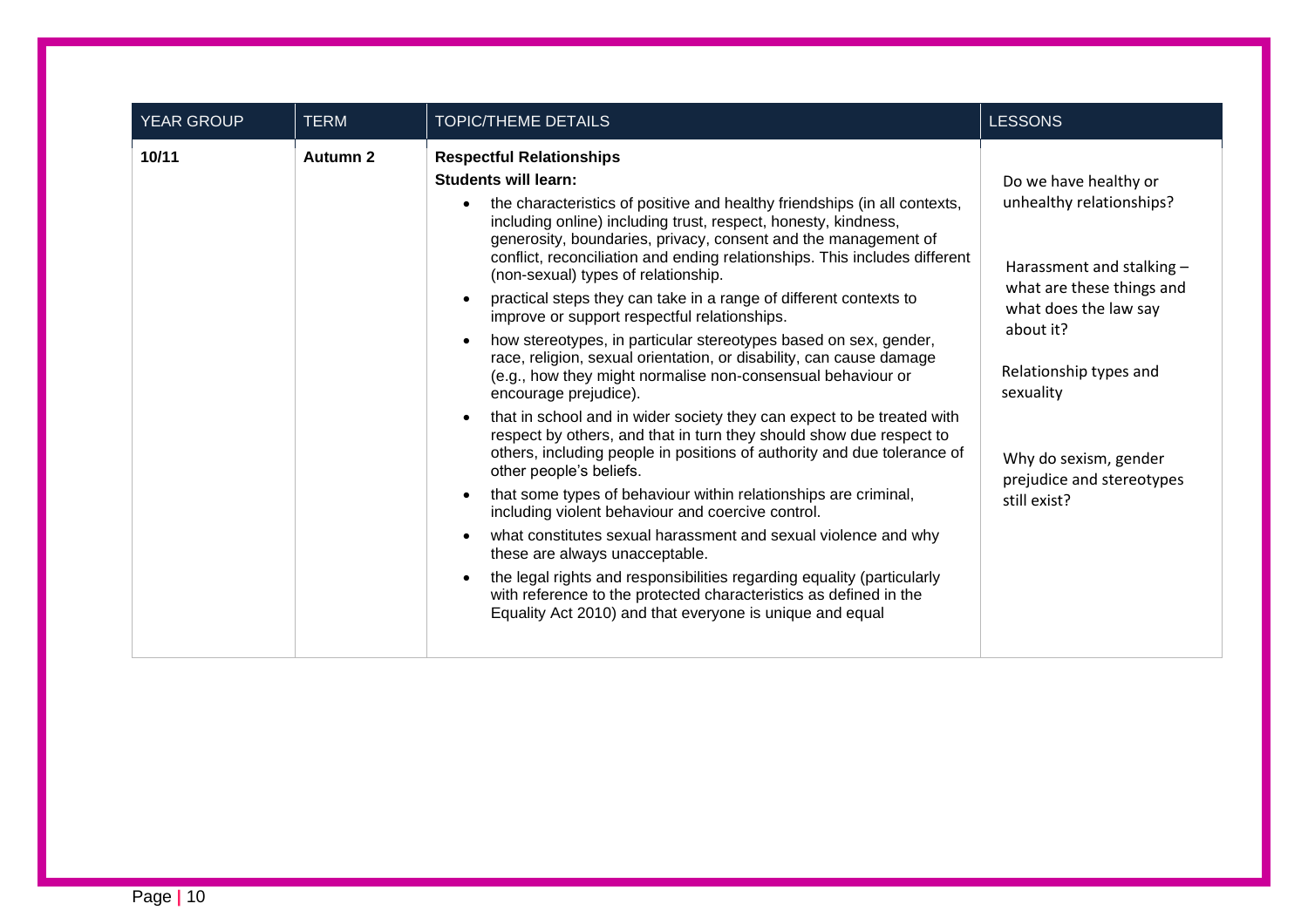| <b>YEAR GROUP</b> | <b>TERM</b>     | <b>TOPIC/THEME DETAILS</b>                                                                                                                                                                                                                                                                                                                                                                                                                                                                                                                                                                                                                                                                                               | <b>LESSONS</b>                                                                                                                                                                                                              |
|-------------------|-----------------|--------------------------------------------------------------------------------------------------------------------------------------------------------------------------------------------------------------------------------------------------------------------------------------------------------------------------------------------------------------------------------------------------------------------------------------------------------------------------------------------------------------------------------------------------------------------------------------------------------------------------------------------------------------------------------------------------------------------------|-----------------------------------------------------------------------------------------------------------------------------------------------------------------------------------------------------------------------------|
| 10/11             | Spring 1        | <b>Online and Media</b><br><b>Students will learn:</b><br>about online risks, including that any material someone provides to<br>another has the potential to be shared online and the difficulty of<br>removing potentially compromising material placed online.<br>the impact of viewing harmful content.<br>that specifically sexually explicit material e.g., pornography presents a<br>distorted picture of sexual behaviours, can damage the way people<br>see themselves in relation to others and negatively affect how they<br>behave towards sexual partner.                                                                                                                                                   | Revenge Porn - what is this<br>and how can we prevent<br>ourselves from being victims?<br>How can we make ourselves<br>and other people feel more<br>positive and why is happiness<br>important?<br>Bullying - Body Shaming |
| 10/11             | <b>Spring 2</b> | <b>Families</b><br><b>Students will learn:</b><br>why marriage is an important relationship choice for many couples<br>and why it must be freely entered.<br>the characteristics and legal status of other types of long-term<br>relationships.<br>the roles and responsibilities of parents with respect to the raising of<br>children, including the characteristics of successful parenting.<br>how to determine whether other children, adults or sources of<br>information are trustworthy.<br>judge when a family, friend, intimate or other relationship is unsafe<br>(and to recognise this in others' relationships); and, how to seek help<br>or advice, including reporting concerns about others, if needed. | <b>Relationship Break Ups</b><br>How can we manage conflict<br>successfully?<br>Parenting, the different<br>types, and styles and looking<br>after a child.                                                                 |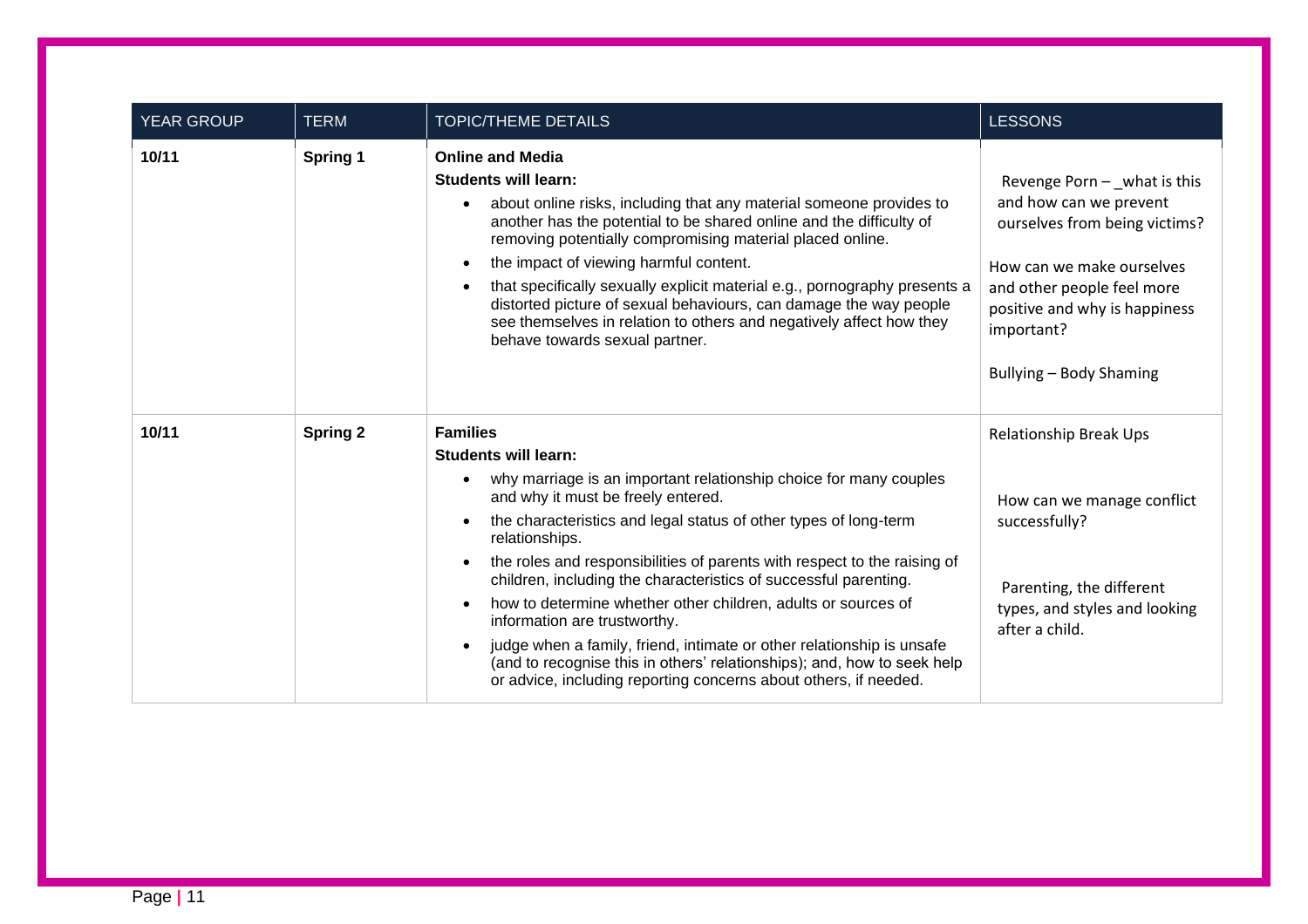| <b>YEAR GROUP</b> | <b>TERM</b> | <b>TOPIC/THEME DETAILS</b>                                                                                                                                                                                                      | LESSONS                                         |
|-------------------|-------------|---------------------------------------------------------------------------------------------------------------------------------------------------------------------------------------------------------------------------------|-------------------------------------------------|
| 10/11             | Summer 1/2  | <b>Sexual Relationships and Sexual Health</b><br><b>Students will learn:</b>                                                                                                                                                    | What is 'good sex?'                             |
|                   |             | how to recognise the characteristics and positive aspects of healthy<br>one-to-one intimate relationships, which include mutual respect,<br>consent, loyalty, trust, shared interests and outlook, sex, and                     | What do we mean when we<br>talk about safe sex? |
|                   |             | friendship.<br>the facts about reproductive health, including fertility and the potential<br>impact of lifestyle on fertility for men and women.                                                                                | Sex, Drugs and Alcohol                          |
|                   |             | that they have a choice to delay sex or to enjoy intimacy without sex.                                                                                                                                                          | <b>STIs</b>                                     |
|                   |             | that there are choices in relation to pregnancy (with medically and<br>legally accurate, impartial information on all options, including keeping<br>the baby, adoption, abortion and where to get further help).                | Abortion                                        |
|                   |             | how the different sexually transmitted infections (STIs), including<br>HIV/AIDs, are transmitted, how risk can be reduced through safer sex<br>(including through condom use) and the importance of and facts<br>about testing. |                                                 |
|                   |             | how the use of alcohol and drugs can lead to risky sexual behaviour.                                                                                                                                                            |                                                 |
|                   |             | how to get further advice, including how and where to access<br>confidential sexual and reproductive health advice and treatment                                                                                                |                                                 |
|                   |             |                                                                                                                                                                                                                                 |                                                 |
|                   |             |                                                                                                                                                                                                                                 |                                                 |
|                   |             |                                                                                                                                                                                                                                 |                                                 |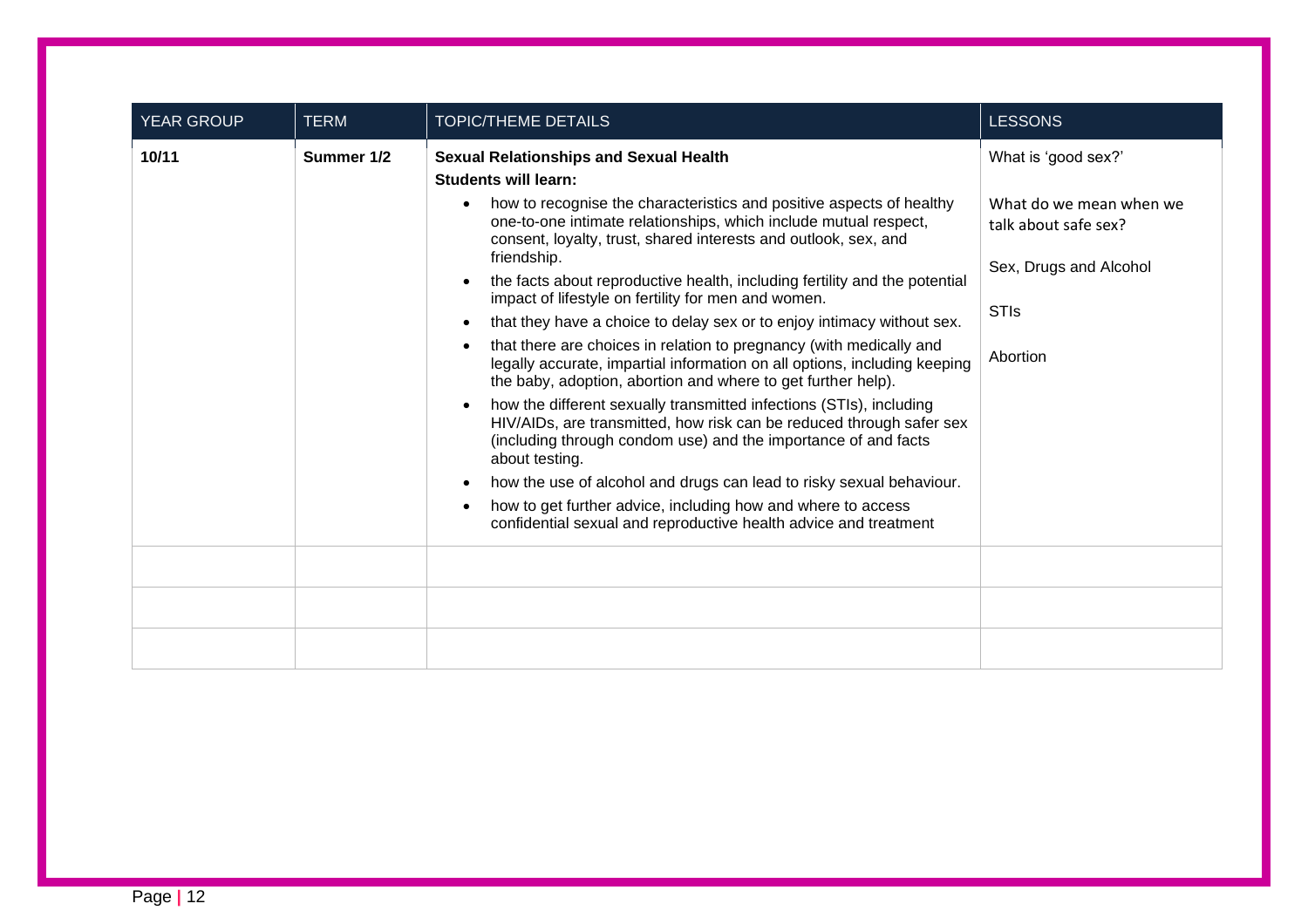<span id="page-12-0"></span>

| <b>TOPIC</b>                                                    | <b>STUDENTS SHOULD KNOW</b>                                                                                                                                                                                                                                                                                                                                                                                                                                                                                                                                                                                                                                                                                                                                                                                                                                                                                                                                                                                                                                                                                                                                                                                                                                                                                                                                                                                                                                                                                                                                                                           |
|-----------------------------------------------------------------|-------------------------------------------------------------------------------------------------------------------------------------------------------------------------------------------------------------------------------------------------------------------------------------------------------------------------------------------------------------------------------------------------------------------------------------------------------------------------------------------------------------------------------------------------------------------------------------------------------------------------------------------------------------------------------------------------------------------------------------------------------------------------------------------------------------------------------------------------------------------------------------------------------------------------------------------------------------------------------------------------------------------------------------------------------------------------------------------------------------------------------------------------------------------------------------------------------------------------------------------------------------------------------------------------------------------------------------------------------------------------------------------------------------------------------------------------------------------------------------------------------------------------------------------------------------------------------------------------------|
| <b>Families</b>                                                 | That there are different types of committed, stable relationships<br>$\bullet$<br>How these relationships might contribute to human happiness and their importance for bringing up children<br>$\bullet$<br>What marriage is, including their legal status e.g., that marriage carries legal rights and protections not available to couples who are<br>$\bullet$<br>cohabiting or who have married, for example, in an unregistered religious ceremony<br>Why marriage is an important relationship choice for many couples and why it must be freely entered into<br>$\bullet$<br>The characteristics and legal status of other types of long-term relationships<br>$\bullet$<br>The roles and responsibilities of parents with respect to raising of children, including the characteristics of successful parenting<br>$\bullet$<br>How to: determine whether other children, adults or sources of information are trustworthy: judge when a family, friend, intimate or<br>$\bullet$<br>other relationship is unsafe (and to recognise this in others' relationships); and, how to seek help or advice, including reporting concerns<br>about others, if needed                                                                                                                                                                                                                                                                                                                                                                                                                                  |
| <b>Respectful</b><br>relationships,<br>including<br>friendships | The characteristics of positive and healthy friendships (in all contexts, including online), which include trust, respect, honesty,<br>$\bullet$<br>kindness, generosity, boundaries, privacy, consent and the management of conflict, reconciliation and ending relationships. This<br>includes different (non-sexual) types of relationship<br>Practical steps they can take in a range of different contexts to improve or support respectful relationships<br>$\bullet$<br>How stereotypes, in particular stereotypes based on sex, gender, race, religion, sexual orientation, or disability, can cause damage<br>$\bullet$<br>(e.g., how they might normalise non-consensual behaviour or encourage prejudice)<br>That in school and in wider society they can expect to be treated with respect by others, and that in turn they should show due<br>respect to others, including people in positions of authority and due tolerance of other people's beliefs<br>About different types of bullying (including cyberbullying), the impact of bullying, responsibilities of bystanders to report bullying and<br>how and where to get help<br>That some types of behaviour within relationships are criminal, including violent behaviour and coercive control<br>$\bullet$<br>What constitutes sexual harassment and sexual violence and why these are always unacceptable<br>$\bullet$<br>The legal rights and responsibilities regarding equality (particularly with reference to the protected characteristics as defined in the<br>Equality Act 2010) and that everyone is unique and equal |

# **Appendix 2: By the end of secondary school students should know**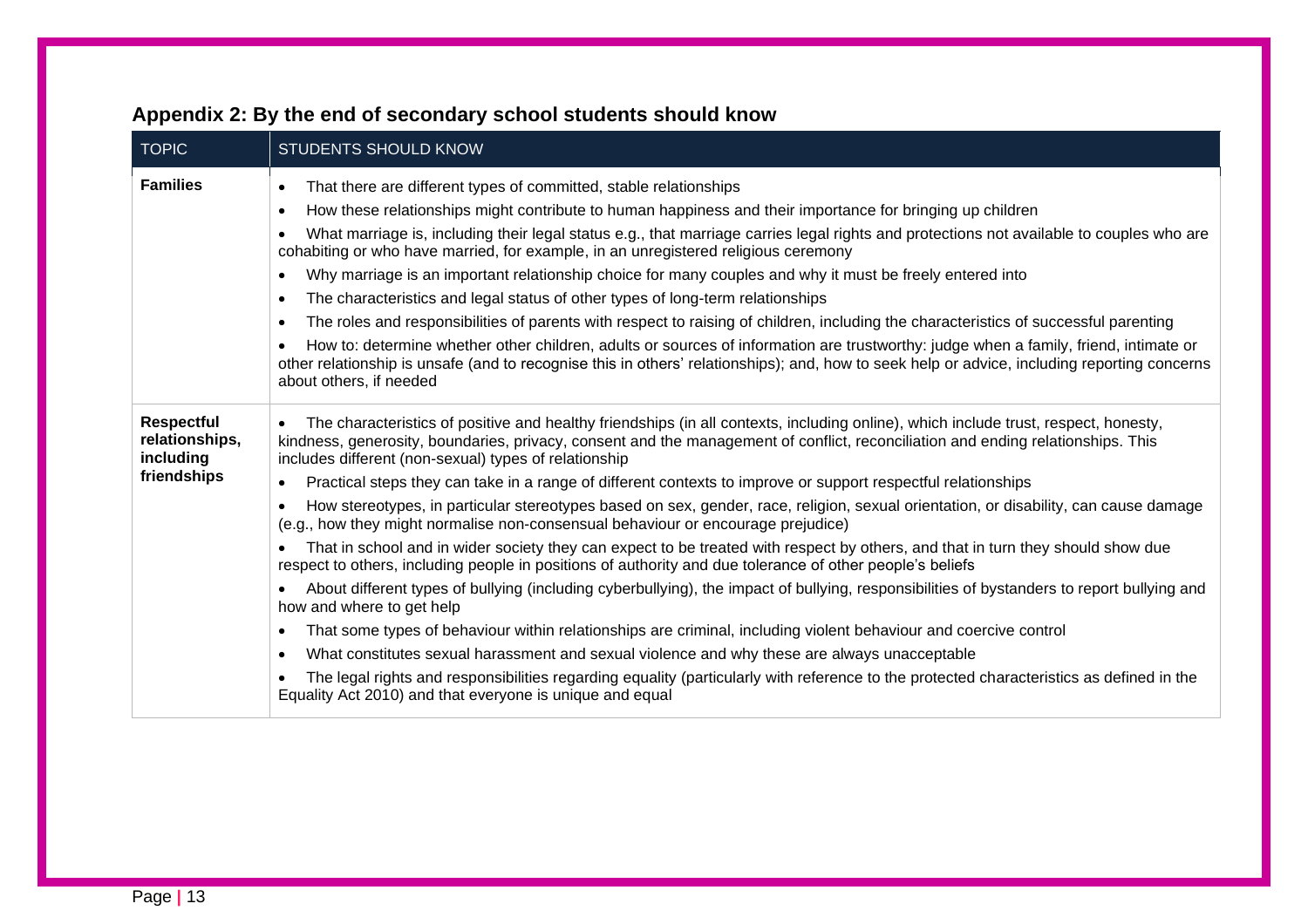| <b>TOPIC</b>        | <b>STUDENTS SHOULD KNOW</b>                                                                                                                                                                                                                           |
|---------------------|-------------------------------------------------------------------------------------------------------------------------------------------------------------------------------------------------------------------------------------------------------|
| Online and<br>media | Their rights, responsibilities, and opportunities online, including that the same expectations of behaviour apply in all contexts,<br>including online                                                                                                |
|                     | About online risks, including that any material someone provides to another has the potential to be shared online and the difficulty of<br>removing potentially compromising material placed online                                                   |
|                     | Not to provide material to others that they would not want shared further and not to share personal material which is sent to them<br>$\bullet$                                                                                                       |
|                     | What to do and where to get support to report material or manage issues online<br>٠                                                                                                                                                                   |
|                     | The impact of viewing harmful content                                                                                                                                                                                                                 |
|                     | That specifically sexually explicit material e.g., pornography presents a distorted picture of sexual behaviours, can damage the way<br>people see themselves in relation to others and negatively affect how they behave towards sexual partners     |
|                     | That sharing and viewing indecent images of children (including those created by children) is a criminal offence which carries<br>severe penalties including jail                                                                                     |
|                     | How information and data is generated, collected, shared, and used online                                                                                                                                                                             |
| <b>Being safe</b>   | The concepts of, and laws relating to, sexual consent, sexual exploitation, abuse, grooming, coercion, harassment, rape, domestic<br>abuse, forced marriage, honour-based violence and FGM, and how these can affect current and future relationships |
|                     | How people can actively communicate and recognise consent from others, including sexual consent, and how and when consent<br>can be withdrawn (in all contexts, including online)                                                                     |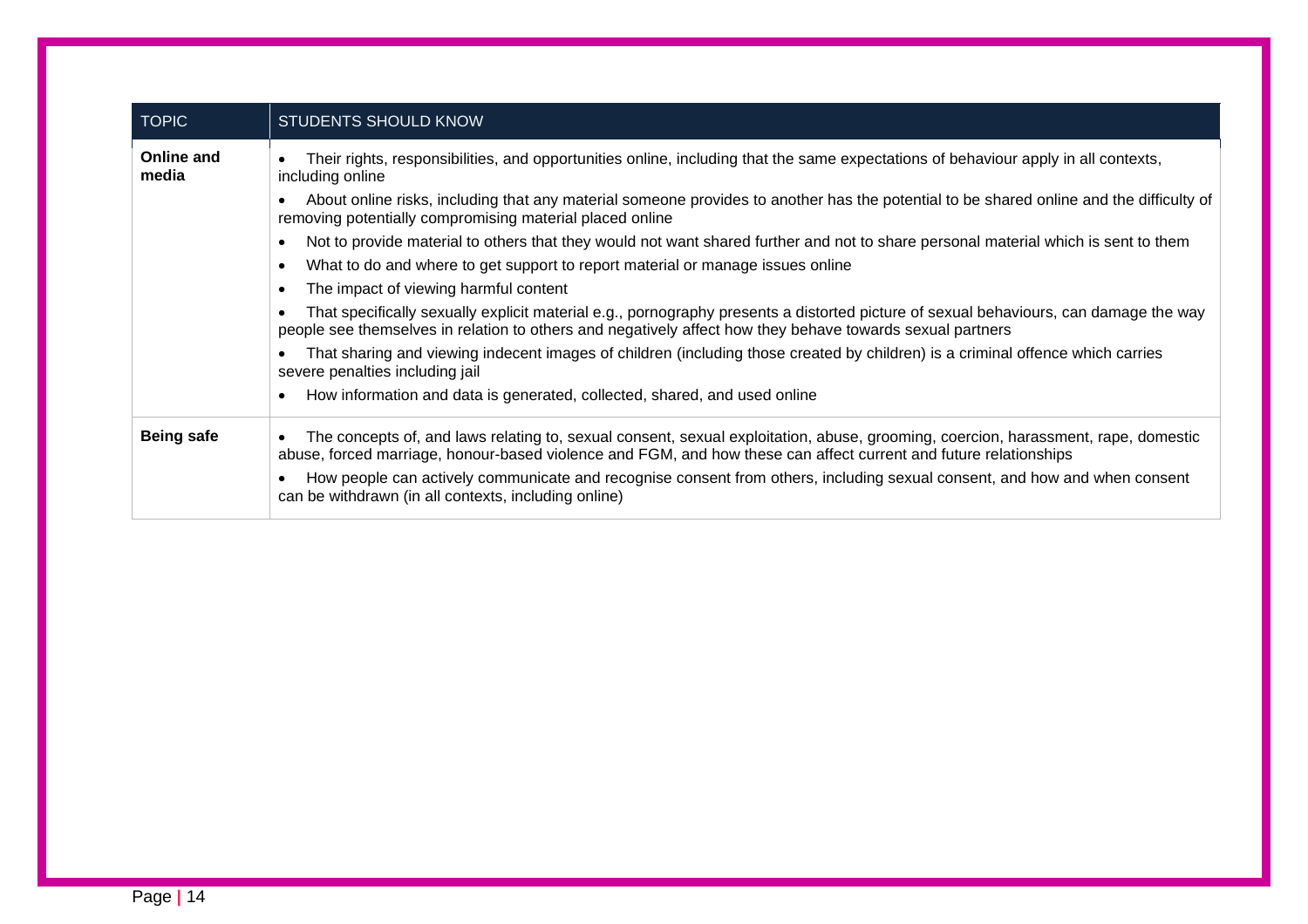| Intimate and<br>How to recognise the characteristics and positive aspects of healthy one-to-one intimate relationships, which include mutual<br>$\bullet$<br>respect, consent, loyalty, trust, shared interests and outlook, sex, and friendship<br>sexual<br>relationships,<br>That all aspects of health can be affected by choices they make in sex and relationships, positively or negatively, e.g., physical,<br>$\bullet$<br>including<br>emotional, mental, sexual, and reproductive health and wellbeing<br>sexual health                                                                                                                                                                                                                                                                                                                                                                                                                                                                                                                                                                                                                                                                                                                                                                                                                                                                                         |  |
|----------------------------------------------------------------------------------------------------------------------------------------------------------------------------------------------------------------------------------------------------------------------------------------------------------------------------------------------------------------------------------------------------------------------------------------------------------------------------------------------------------------------------------------------------------------------------------------------------------------------------------------------------------------------------------------------------------------------------------------------------------------------------------------------------------------------------------------------------------------------------------------------------------------------------------------------------------------------------------------------------------------------------------------------------------------------------------------------------------------------------------------------------------------------------------------------------------------------------------------------------------------------------------------------------------------------------------------------------------------------------------------------------------------------------|--|
| The facts about reproductive health, including fertility and the potential impact of lifestyle on fertility for men and women<br>$\bullet$<br>That there are a range of strategies for identifying and managing sexual pressure, including understanding peer pressure, resisting<br>pressure, and not pressurising others<br>That they have a choice to delay sex or to enjoy intimacy without sex<br>$\bullet$<br>The facts about the full range of contraceptive choices, efficacy, and options available<br>$\bullet$<br>The facts around pregnancy including miscarriage<br>$\bullet$<br>That there are choices in relation to pregnancy (with medically and legally accurate, impartial information on all options, including<br>$\bullet$<br>keeping the baby, adoption, abortion and where to get further help)<br>How the different sexually transmitted infections (STIs), including HIV/AIDs, are transmitted, how risk can be reduced through safer<br>sex (including through condom use) and the importance of and facts about testing<br>About the prevalence of some STIs, the impact they can have on those who contract them and key facts about treatment<br>$\bullet$<br>How the use of alcohol and drugs can lead to risky sexual behaviour<br>$\bullet$<br>How to get further advice, including how and where to access confidential sexual and reproductive health advice and treatment<br>$\bullet$ |  |